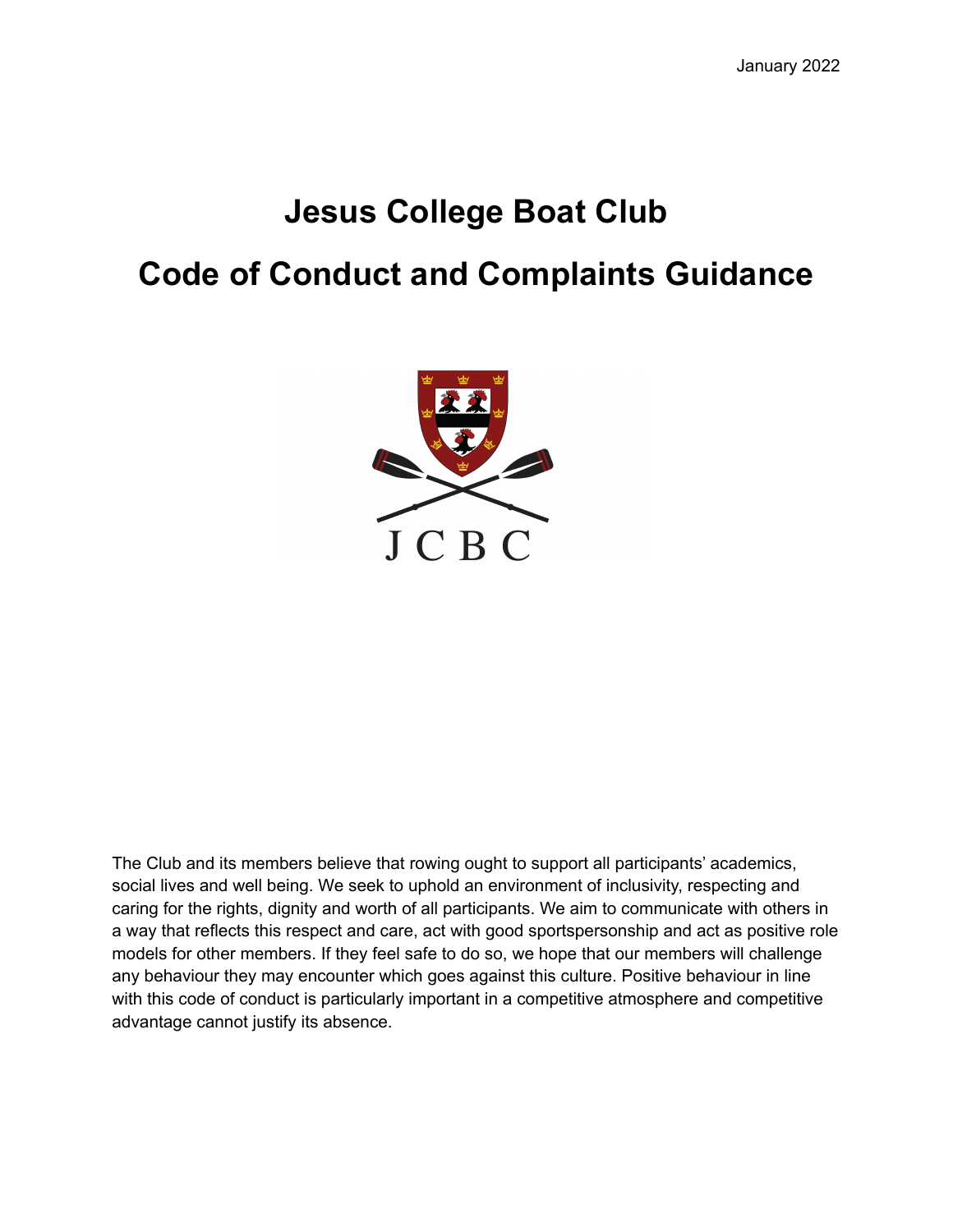## **1. Purpose**

- 1.1. This document applies to all student members of the Club, visiting alumni, other guests and coaches. It is intended to ensure that all participants have a clear understanding of what is expected of their behaviour during all Club activities. It also gives guidance on how to raise a complaint when an individual feels that these standards have not been upheld.
- 1.2. This document does not apply to employees of the College, who are governed by the College's policies and employment law.
- 1.3. The standards of behaviour suggested in this document should be behaviour that members of the Club would uphold anyway. However, we note that acceptance of this Code is a condition of membership of the Club.

## **2. Code of Conduct for All Participants involved in Jesus College Boat Club**

All individuals are expected to:

- 2.1. adhere to the letter and the spirit of British Rowing, Cambridge University Combined Boat Clubs, Jesus College, and Jesus College Boat Club Codes, Regulations, Rules and Policies;
- 2.2. make every reasonable effort to attend their outings punctually, taking into account any preparation that is required at the boathouse before the start of any session, or to find a substitute in reasonable time;
- 2.3. comply with reasonable instructions given by relevant coaches, umpires and officials;
- 2.4. not deliberately damage or misappropriate property belonging to the Club or another individual and report any damage of Club property to the Boatperson as early as possible;
- 2.5. to represent the Club appropriately at racing events, wearing Club colours (JCBC kit wherever possible) and avoiding foul language;
- 2.6. not carry out or condone any acts for the purpose of cheating or the manipulation of competition;
- 2.7. not discriminate based on the grounds of age, disability, gender reassignment, race, religion or belief, sex, sexual orientation, marriage and civil partnership, and pregnancy and maternity;
- 2.8. not engage in bullying, coercion or other acts of abuse, including sexual, verbal and physical abuse;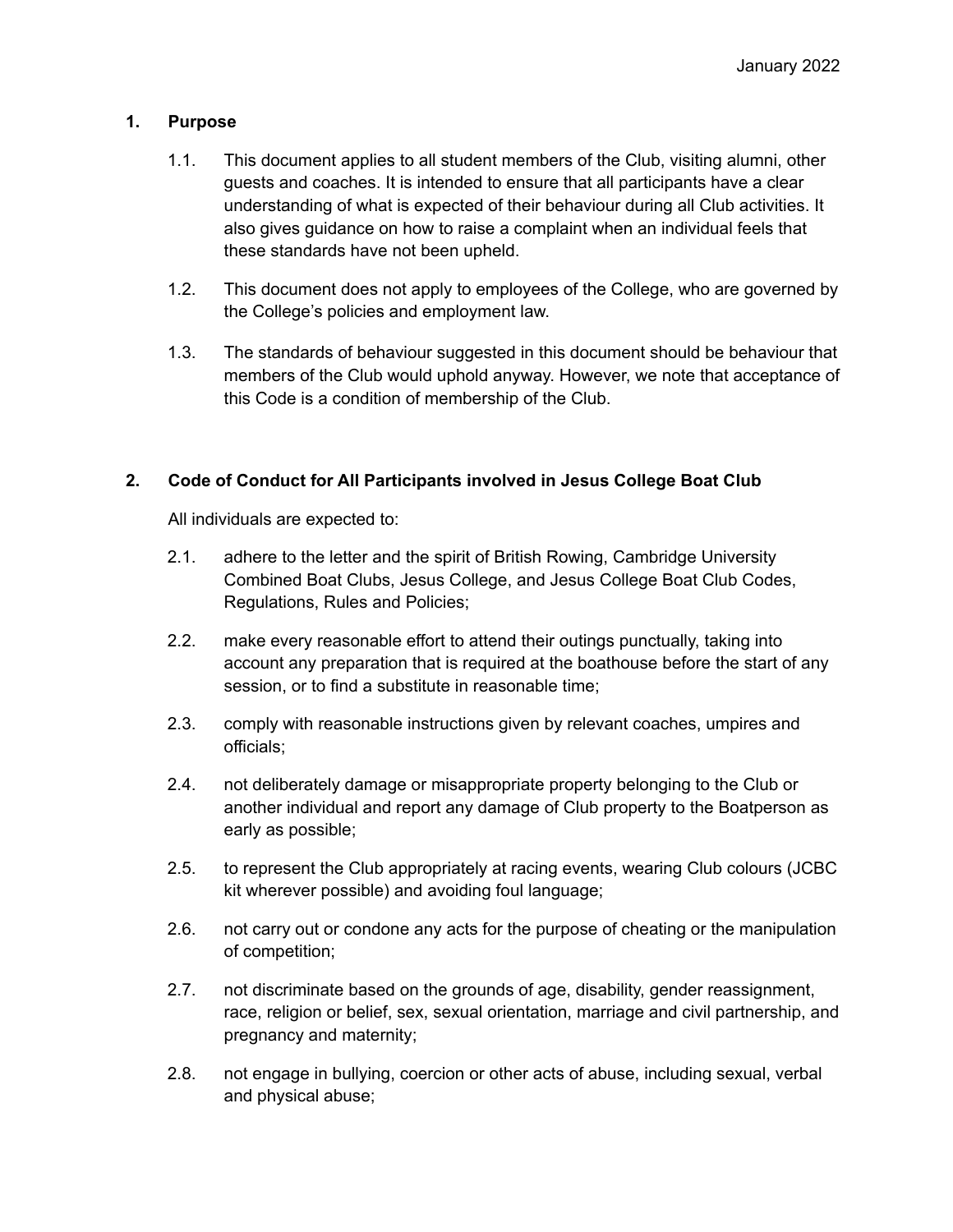- 2.9. aim to foster an environment free of harassment and abuse, including sexual, verbal and physical abuse;
- 2.10. recognise that consent to sex or intimacy:
	- 2.10.1. must be full and enthusiastic
	- 2.10.2. cannot be given under threat, or through pestering or coercion
	- 2.10.3. must be specific and informed
	- 2.10.4. is reversible;
- 2.11. recognise that intoxication from alcohol or drugs may inhibit an individual's ability to consent. The more severely intoxicated an individual is, the lower their ability to consent;
- 2.12. not force or encourage others to drink more than they ought or wish and adhere to the College's *Alcohol Policy*;
- 2.13. recognise that power imbalances often arise in the club, some of which may arise:
	- 2.13.1. between novice and senior rowers
	- 2.13.2. between students and non-students
	- 2.13.3. due to committee positions and the real or perceived influence that one individual has over another's place in their boat or in the Club
	- 2.13.4. when coaching an individual;
- 2.14. be sensitive to the fact that commentary, even if intended in a complimentary manner, on an individual's physicality or weight may cause distress;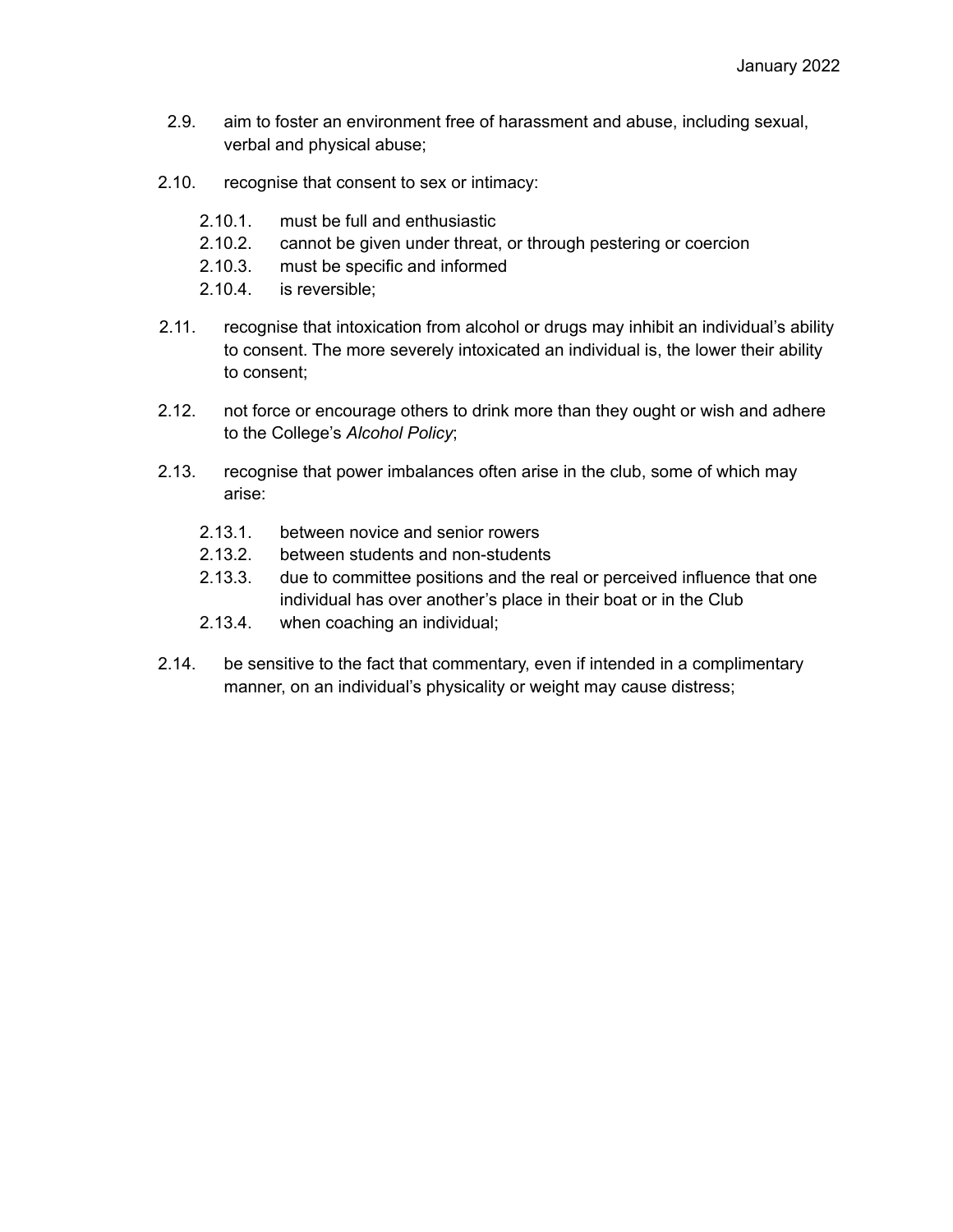## **3. Additional Code of Conduct for Committee Members and Coaches (Excluding Employees of the College)**

All committee members and coaches (excluding College employees) are expected to:

- 3.1. comply with the College's *Policy on Handling Confidential Information* ([https://jnet.jesus.cam.ac.uk/system/files/documents/pdf/Identification%20and%2](https://jnet.jesus.cam.ac.uk/system/files/documents/pdf/Identification%20and%20Handling%20of%20Confidential%20Information.pdf) [0Handling%20of%20Confidential%20Information.pdf](https://jnet.jesus.cam.ac.uk/system/files/documents/pdf/Identification%20and%20Handling%20of%20Confidential%20Information.pdf)) and *Data Protection Policy* ([https://jnet.jesus.cam.ac.uk/system/files/documents/pdf/Data%20Protection%20](https://jnet.jesus.cam.ac.uk/system/files/documents/pdf/Data%20Protection%20Policy_0.pdf) Policy 0.pdf);
- 3.2. work respectfully with other organisations, ensuring that required levels of communication, collaboration and permissions are observed;
- 3.3. give appropriate notice of sessions to participants;
- 3.4. not use information that they are privy to because of their position for any reason other than for which it was given;
- 3.5. use their position to promote the objectives of the Club and the welfare of its members, and not for personal gain;
- 3.6. recognise the rights of participants to seek advice from other coaches and experts;
- 3.7. not overstate their influence on an individual's position in their boat or in the Club.

## **4. The Welfare Officer**

- 4.1. The role of the Club Welfare Officer (CWO) is to support the club, and everyone affiliated with it, to create safe, inclusive environments and respond to concerns and disclosures. The CWO must not be someone involved directly in coaching, organising outings, or setting crews.
- 4.2. While the CWO is a welfare focal point, members are welcome and encouraged to bring their concerns to any other committee member or trusted individual.

## **5. Guidance on Complaints**